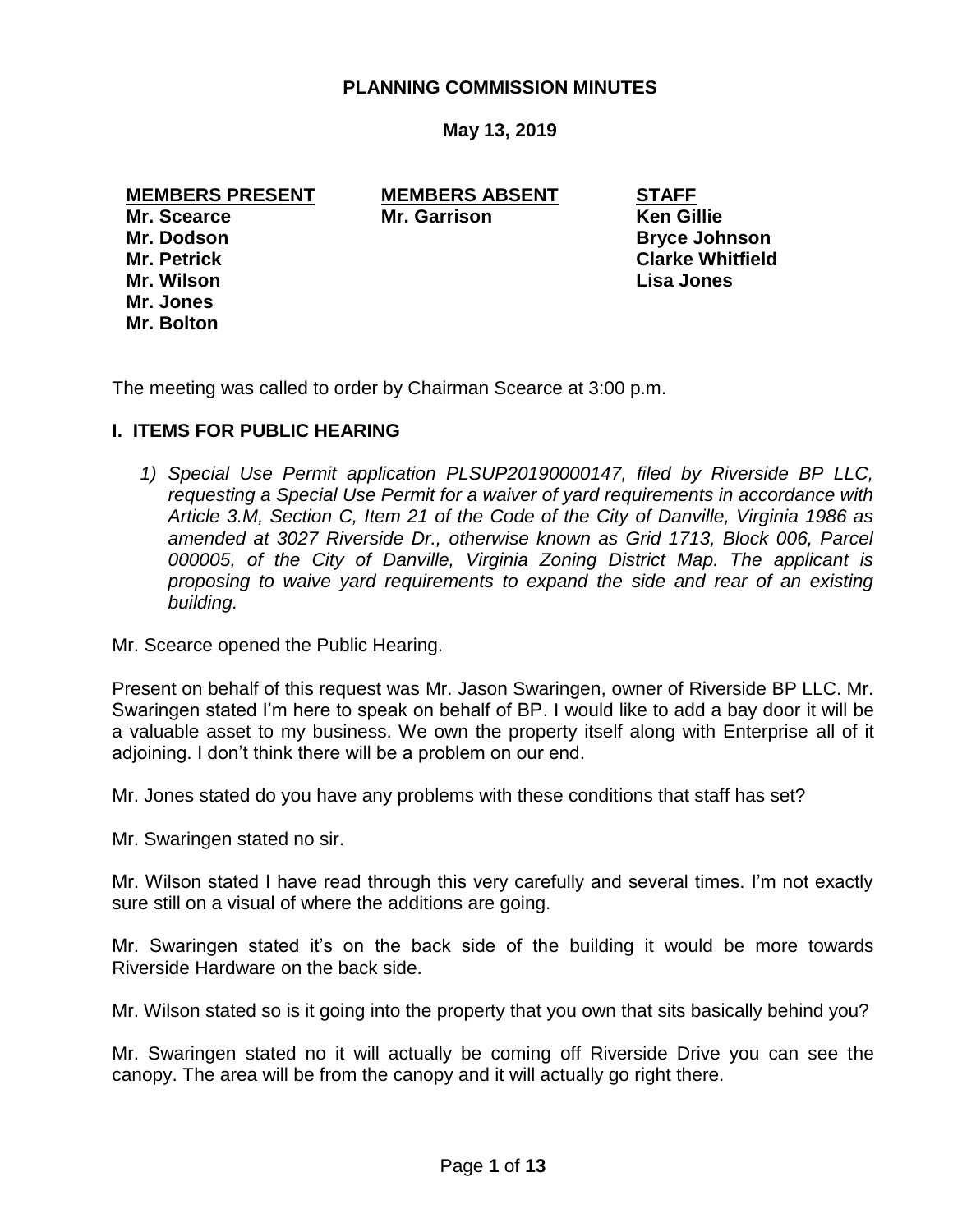Mr. Wilson stated that building currently sits angle on that property. Then I guess I'm really interested in seeing it as exactly where you will be adding. Is it visible from the street from Riverside?

Mr. Swaringen stated yes sir.

Mr. Wilson stated so you are going to add going around and will there be fencing?

Mr. Swaringen stated there are two roll up doors now and it will be exactly the same but there will be a third door from the road side.

Mr. Wilson stated you have a concern from the business Realty One? Is that Taco Bell?

Mr. Swaringen stated they were worried about me adding to the front of the building and not being able to see around to Taco Bell or their sign.

Mr. Wilson stated so you are not adding on to that side?

Mr. Swaringen stated no sir.

Mr. Scearce closed the Public Hearing.

**Mr. Bolton made a motion for approval for Special Use Permit application PLSUP20190000147 subjected to conditions by staff. Mr. Dodson seconded the motion. The motion was approved by a 6-0 vote.**

- *2) Rezoning application PLRZ20190000158, filed by John Grothe requesting to rezone from N-C Neighborhood Commercial to CB-C Central Business Commercial, 750 Main St., otherwise known as Grid 1716, Block 006, Parcel 000035 of the City of Danville, Virginia Zoning District Map. The applicant is proposing to rezone to reuse an existing building for a restaurant, commercial kitchen, and indoor recreational space.*
- *3) Special Use Permit application PLSUP20190000159, filed by John Grothe requesting a Special Use Permit for indoor recreation in accordance with Article 3.K, Section C, Item 5 of the Code of the City of Danville, Virginia 1986 as amended at 750 Main St., otherwise known as Grid 1716, Block 006, Parcel 000035 of the City of Danville, Virginia Zoning District Map. The applicant is proposing to reuse an existing building for indoor axe-throwing and event space.*

Mr. Scearce opened the Public Hearing.

Present on behalf of this request was R.J. Lackey and he is here to represent the landowner and the future tenant. I am very excited about this family. This is a family that is not from Danville and they are here to invest their money in Danville and they intend to move to Danville. They are actually going to operate their business out of the old YWCA. I'm always getting excited for people that are coming to our town and it is very important that we see that. They have some great ideas that are not related to this but I think they are going to be an incredible addition to our community. I'm very much hoping that this will pass. I try not to get personally and emotionally involved in these things but in this case I am really excited to be able to present this. This family operates a food truck and the restaurant component is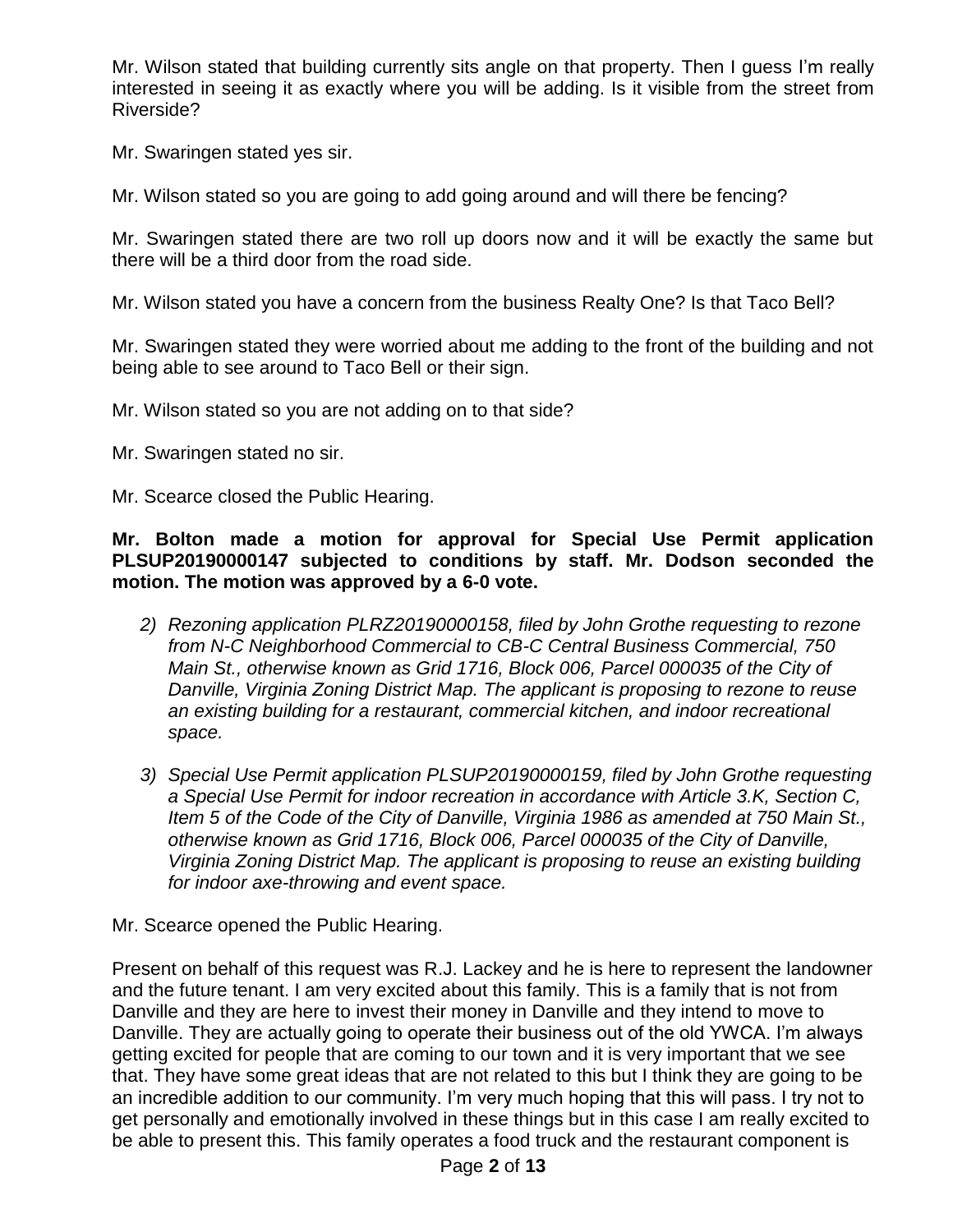going to be based on that. I think it will mix in very well and it will not compete with other restaurants in the River District. The axe throwing is a draw and I know there is another person that is coming out with axe throwing and I don't think there is anything wrong with that because competition is competition. It is the American way people will go where they feel like they are welcomed. I'm not concerned with the actual competition. Commercial kitchen is really designed to support people that needed prep for their own food trucks and other types of things. There will be people coming in and out as a result you may have someone coming in at 6:00 am in the morning because they are going to do a breakfast and they need to get their prep work done and get there food truck down to Greensboro or Roanoke. We understood staffs concerned about the hours and they have worked with us in trying to make them as small as possible and hopefully satisfy the Commissioners and Community. On the other side if somebody is down in Roanoke for a truck rodeo and they have to clean their equipment and they need to be there late because this is not a 9 to 5 kind of business. The real component about this is and you heard Bryce talk about it.The family also at some point wants to move in and possibly put a couple of apartments in and live there. If it is an owner occupied restaurant by a commercial kitchen they are going to be mad if someone is being loud and disruptive. I think that is a real nice thing to consider and other than that I'm here to answer any questions that you have.

Mr. Bolton stated my son lives in Florida and these are currently very popular, the axe throwing part of this, and down there. There are lanes almost like an indoor shooting range. You are not just out where everyone is drinking and partying. Can you tell me would it be lanes and what is the safety on the axe throwing?

Mr. Lackey stated it is lanes and the people that are operating the business don't want anyone getting hit, because it could ruin your business because a Lawyer like myself would come and sue them. First time that I heard about this was in Brooklyn, New York about five or six years ago and I thought myself just what you thought. Alcohol and throwing a sharp instrument, how could that possibly go bad? The safety is a huge component of this type of entertainment vendor. One of our concerns was out door music and we have also proffered a condition that music will end at 11:00 on the weekends and 10:00 if we actually have out door music.

Mr. Bolton stated so you are changing it from Commercial to Conditional?

- Mr. Johnson stated yes.
- Mr. Scearce closed the Public Hearing.

Mr. Scearce stated I guess one of the questions that I have is what we are recommending the application he is asking to go to CBC are you saying that it will go to a Conditional CBC?

Mr. Johnson stated it will be a Conditional CBC with the proffer that they have offered.

- Mr. Jones stated and you are fine with that?
- Mr. Johnson stated we are fine with that.
- Mr. Bolton stated why three parking bicycle spots?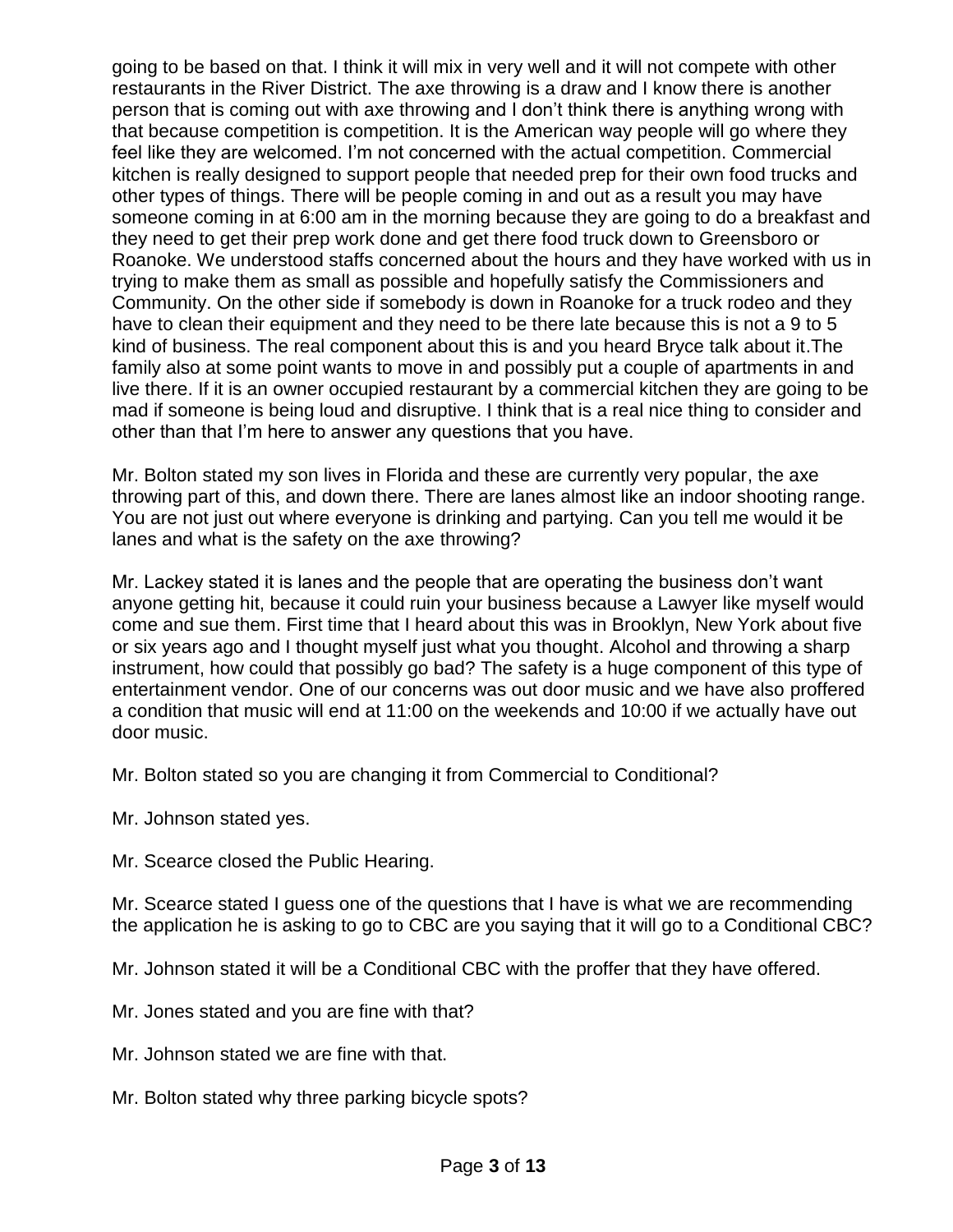Mr. Johnson stated that is for the special use permit. It is just as the River District continues to develop bicycles and walking are that much more common in that area. There is not required onsite parking. We are stipulating as one of the recommended conditions for recreation its adding to that type of environment.

Mr. Bolton stated and what were the times changed to?

Mr. Johnson stated 1:30 am to 5:00 am.

Mr. Wilson stated this is what I am really confused about it makes me nervous when we have last minute changes on something after we have studied it and gone and looked at everything. Then we have major changes about something that actually changes the code.

Mr. Scearce stated nothing changes the code.

Mr. Wilson stated can you go over the times again because I don't know what the 1:30 am to 5:00 am actually covers?

Mr. Johnson stated what we originally were recommending for a condition was that the hours of operation be limited to 8:00 am to 10:00 pm Sunday through Friday and 8:00 am to 11:00 pm on Saturday. We're saying they will be allowed to operate 5:00 am to 1:30 am. The 1:30 am to 5:00 am is when they are not allowed to operate.

Mr. Bolton stated would that be for just what you spoke about the trucks coming in or would you be opening up the restaurant and axe throwing.

Mr. Lackey stated it would be for the commercial kitchen component. The restaurant would have restaurant hours; there really would not be a restaurant open in those hours.

Mr. Bolton stated can we limit those hours 1:30 am to 5:00 am to just the commercial kitchen component of it?

Mr. Johnson stated I'm glad that we are having this conversation. That is for the special use permit that is for the indoor recreation. The commercial kitchen would be by right.

Mr. Lackey stated with the condition, by right, that we would not operate the kitchen component from 1:30 am to 5:00 am.

Mr. Bolton stated that shouldn't really cause any loud noise?

Mr. Lackey stated staff had some concerns about trucks and traffic and I'm thinking that trucks run through this town all hours of the night. I can hear the train whistle at 3:00 in the morning at my house but we're trying to work with staff because they have been very good to work with us. We agreed to limit this time frame and address their concerns that they might have.This is the best way to look at it, no activity on that site from 1:30 am to 5:00 am.

Mr. Wilson stated and you really anticipate that you will use it as early as 5:00 am?

Mr. Lackey stated yes, the family will be in there prepping and they really didn't want any restrictions at all because you need to prep at 4:00 in the morning if you got a food truck that needs to be in Richmond at 10:00 am. That is a three hour drive. We were really trying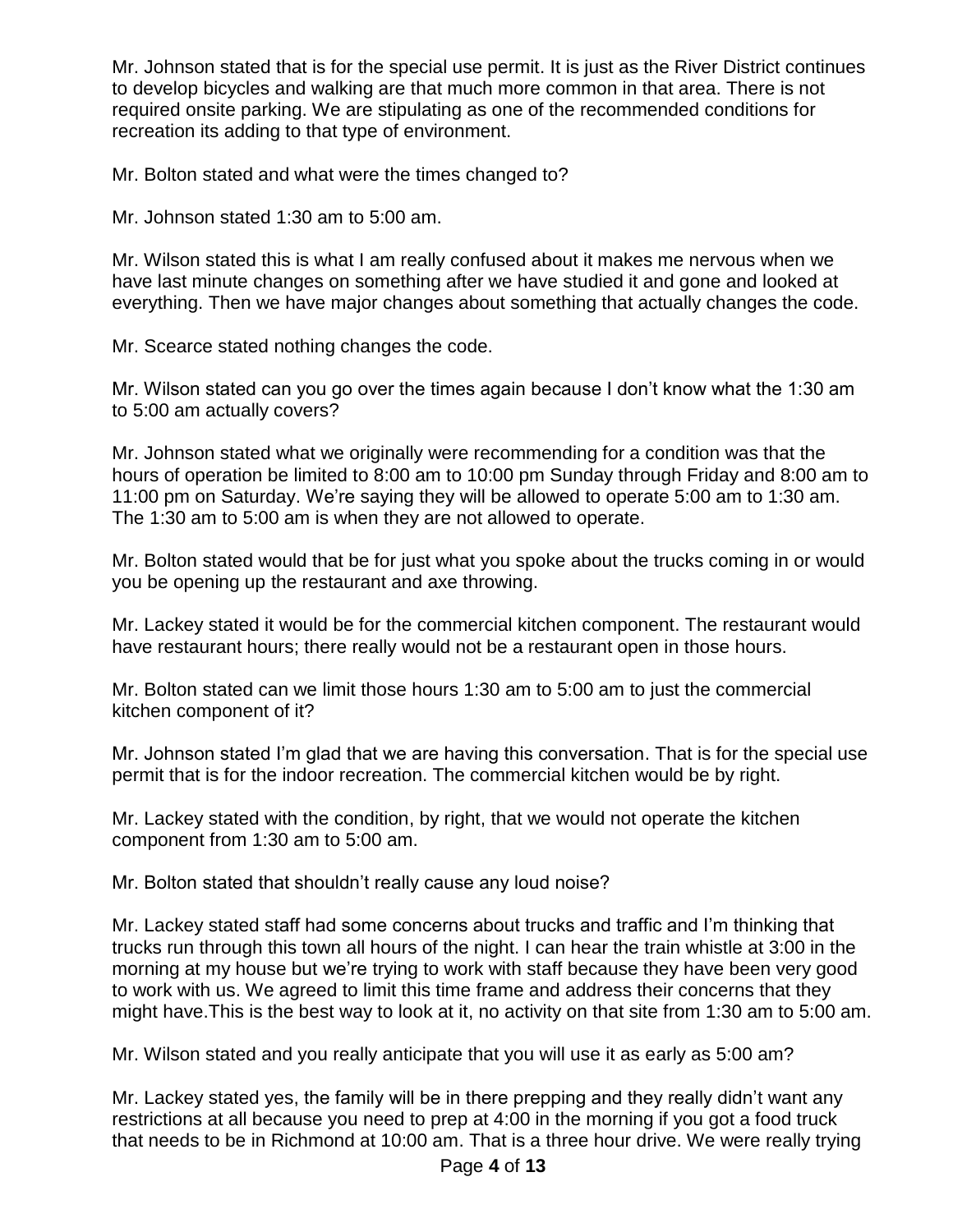not to have any kind of restriction on that, but we understand staff's concerns we went ahead and did it.

Mr. Wilson stated the commercial kitchen did you say is by right?

Mr. Johnson stated yes.

Mr. Wilson stated so he could really operate twenty four hours.

Mr. Johnson stated yes and that is why I just stated I'm glad that we are having this conversation to clarify that.

Mr. Wilson stated so commercial kitchens as food trucks are concerned and all that can operate twenty four hours because it is by right?

Mr. Johnson stated and because we don't have limitations.

Mr. Wilson stated so the limitations are just on the operation of the business.

Mr. Scearce stated he is Proffering a condition that is not required since he could operate 24/7 and he is saying that we are promising we will cut out the wee hours of the morning.

Mr. Wilson stated so why are we doing that, if they are by right?

Mr. Lackey stated we are giving it up because staff has concerns about the changing and we are trying to work with staff.

Mr. Wilson stated the concern is really about the business operation and not necessary a kitchen running 24 hours that might support a food truck.

Mr. Lackey stated we have actually worked with staff about the hours as well. There is confusion because we are talking about different restrictions on different hours and different types of business. Let me try to clear this up. The restaurant component we want to operate like a restaurant, but we offered to not have any outdoor music because that would be noise coming outside of a restaurant, and would be a sign of liability. We didn't think that, staying open to midnight if that is what the clientele demanded was a problem. We understood that in the neighborhood that somebody outside making noise could be an issue. So we worked with staff that we would voluntary restrict music outside to certain hours that 10:00 during the week days and 11:00 on weekends.

Mr. Scearce stated that is what I'm saying so we will leave that alone. The only thing that we were concerned about is the kitchen operation. From what I'm understanding is that is by right. They can operate 24/7 with a special use permit.

Mr. Johnson stated that is part of the rezoning but because they are open to do it all together, we can put that in with that condition and with a special use permit. I guess we can phrase it this way we have the three conditions as recommended by staff. The hours of that first one being for outdoor music instead of hours of operation. Then add a fourth condition the hours of operation for the commercial kitchen shall not occur from 1:30 am to 5:00 am. Does that sound about right?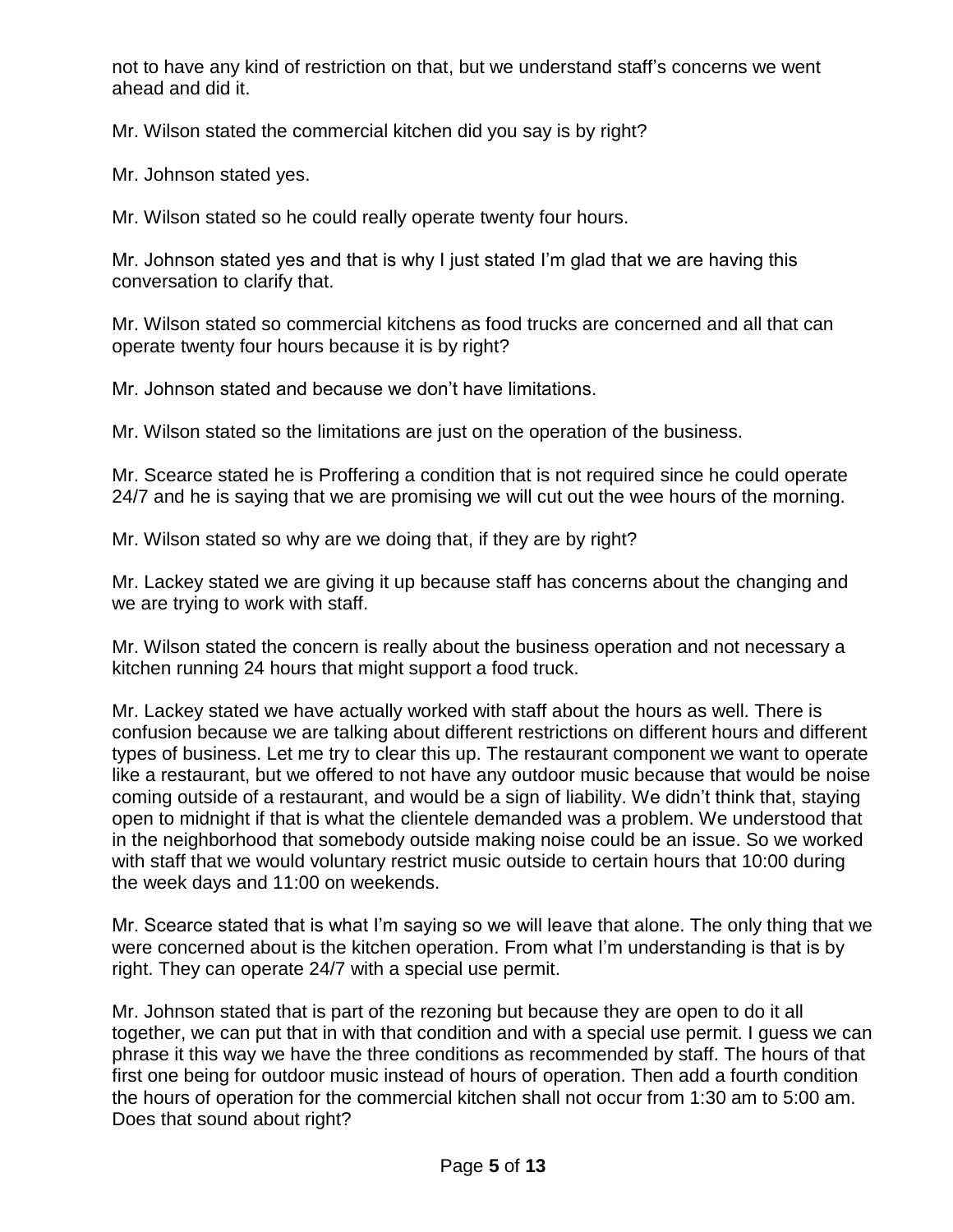Mr. Lackey stated the hours for operation we would like Friday and Saturday to operate till 11:00 pm.

Mr. Jones stated do you anticipate having during the warmer months are you going to have outdoor music on the weekends?

Mr. Lackey stated at this point no there has nothing been decided to that type of thing. That is all going to be driven by market conditions and what makes money. If having live music would allow people to want to come there and drive business there then we wanted to have the ability to do it. We are trying to get as much flexibility as we can while we are trying to address the concerns that staff has and the Community.

Mr. Jones stated there are no houses really close.

Mr. Scearce stated I think we can recommend these three items and add the fourth prohibiting from 1:30 to 5.

Mr. Jones stated staff are there any other business that we are speaking of in a 100 miles of Danville?

Mr. Johnson stated the commercial kitchen?

Mr. Jones stated the axe throwing.

Mr. Johnson stated the closest one currently operating is in Greensboro. However one is currently getting ready to open in the River District.

Mr. Whitfield stated I think there is one also in Durham.

Mr. Lackey stated there is one more thing. Someone mentioned the bikes. This family has great ideas and they are currently looking at ways to increase the best in traffic down the hill and up the hill. If you have been recently to Greensboro or Durham you probably seen these electronic scoters. We didn't have a problem with the bike suggestion, that increases transportation down the hill to various restaurants and back up the hill I think that helps everybody. We have no problem with that.

Mr. Scearce closed the Public Hearing.

**Mr. Bolton a motion for approval for the Rezoning as it was changed to Conditional CBC application PLSUP20190000158 as subject to conditions recommended by staff. Mr. Petrick seconded the motion. The motion was approved by a 6-0 vote.** 

**Mr. Bolton made a motion for approval for Special Use Permit application PLSUP20190000159 subject to conditions by staff with the added condition to the hours of the Commercial Kitchen 1:30 am to 5:00 am that they will not be opened during those hours. Mr. Jones seconded the motion. The motion was approved by a 6-0 vote.**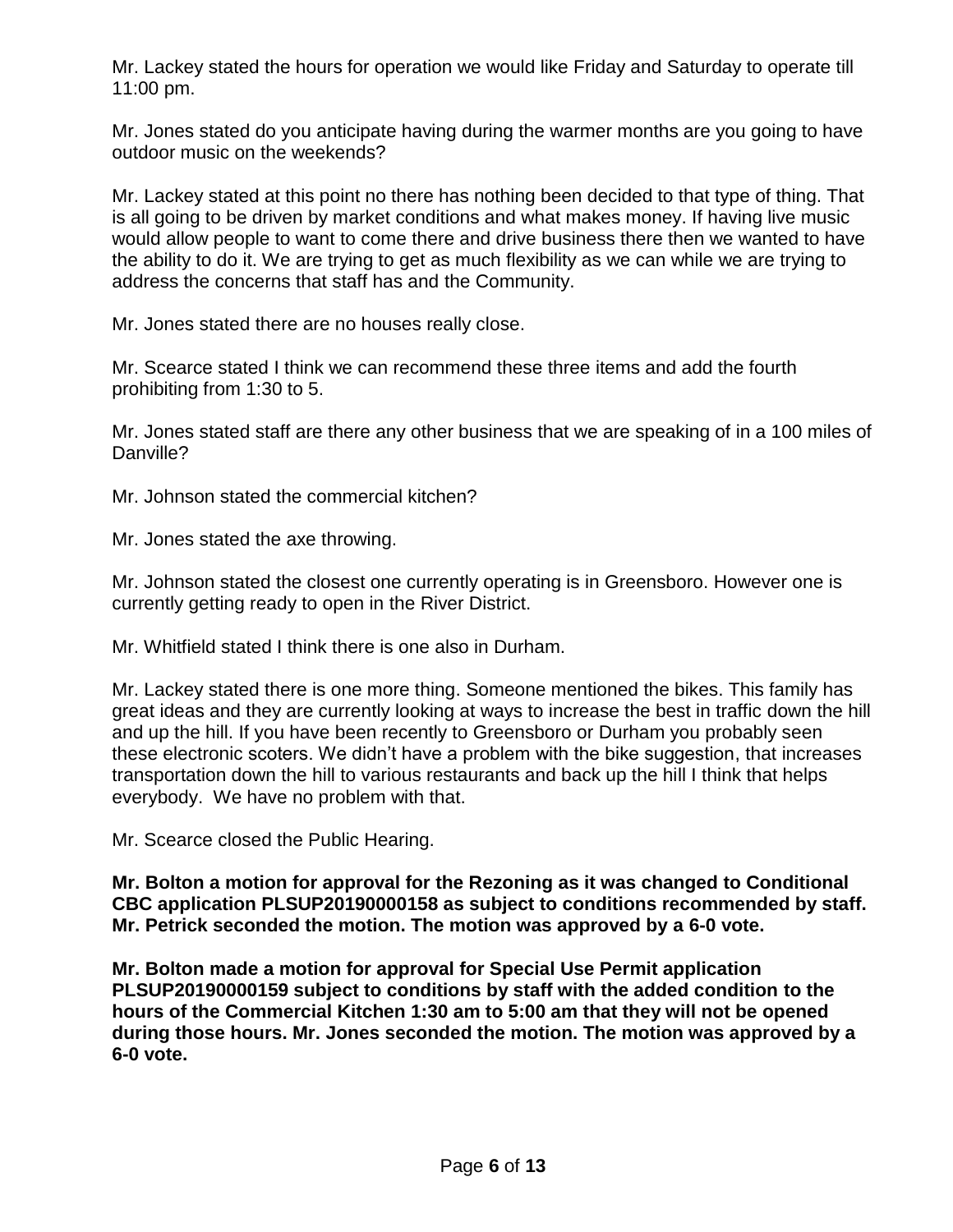- *4) Rezoning application PLRZ20190000157, filed by Driftwood LLC requesting to rezone from HR-C Highway Retail Commercial to LED-I Light Economic Development Industrial, 201 Eastwood Dr., otherwise known as Grid 2716, Block 005, Parcel 000013 of the City of Danville, Virginia Zoning District Map. The applicant is proposing to rezone from a commercial to a light industrial use district.*
- *5) Special Use Permit application PLSUP20190000177, filed by Driftwood LLC requesting a Special Use Permit for a waiver of district and yard setback requirements in accordance with Article 3.O, Section C, Items 19 and 25 of the Code of the City of Danville, Virginia 1986 as amended at 201 Eastwood Dr., otherwise known as Grid 2716, Block 005, Parcel 000013 of the City of Danville, Virginia Zoning District Map. The applicant is proposing to waive requirements for the change in minimum district size and yard setbacks when rezoning the property to the LED-I Light Economic Development Industrial District.*

Mr. Scearce opened the Public Hearing.

Present on behalf of this request was R.J. Lackey. Mr. Lackey stated I represented the potential user, and the owners are here and I'm speaking on their behalf as well. This is an interesting time in our lives and interesting time in our Community and State with Hemp becoming something that people are accepting of as a use that has a therapeutic reasons perhaps. Certainly the jury is out and this is a booming industry. I'm involved with a client that is looking to get into that business that is basically produces a CBD oil that is important in this regard. You can put into creams, drops and gummy bears. People think that it helps with arthritis, anxiety, there is some research being done right now. It is a very interesting and very new industry particular in our area. What will happened with this facility if you approve it there will be hemp that is brought in. I didn't know this marijuana people use to get high, the chemical is THC and marijuana has a THC level somewhere around 17 percent and that is what creates the high that people use or to quote "get stoned". Hemp by the definition through the United States Farm Bill has to have less than .3%. It does not have any ability whatsoever to be used for an illicit high. It is a cannabis plant the THC levels are vastly different. What we will do is we bring hemp in and it is processed to extract the CBD oil. Then oils stored will be shipped to people then the manufactures will put it into creams and other products and made to sell for use by the general public. The real interesting thing that my client is trying to get ahead. If we were approved this would be a FDA ready to be approved commercial food manufacturer level facility. So it will have commercial wash, the walls like kitchens do. The idea here is that the people that are doing this in their garages, so some products that you might get on a shelf you don't know where that CBD oil came from, you don't know what pesticides are in it and you don't know the grade, quality or anything. We are getting ahead of all of that and we will be able to tract our hemp from the seed. We will be able to tell you within a foot print where that plant was grown. We will know every chemical that was put on it and it will have the FDA ready. We will be able to tell you how much fertilizer was used the amount of water used on a daily basis. It will be tracked in this facility. It will be a first rate quality and pesticide free. It will be processed in an industrial type facility. That is the process here. The 30 foot setback residential is that from a residential use or residential zoning because there are places there in that area that are not being used commercial. I didn't know what that meant when you said it. I just want to get clarification.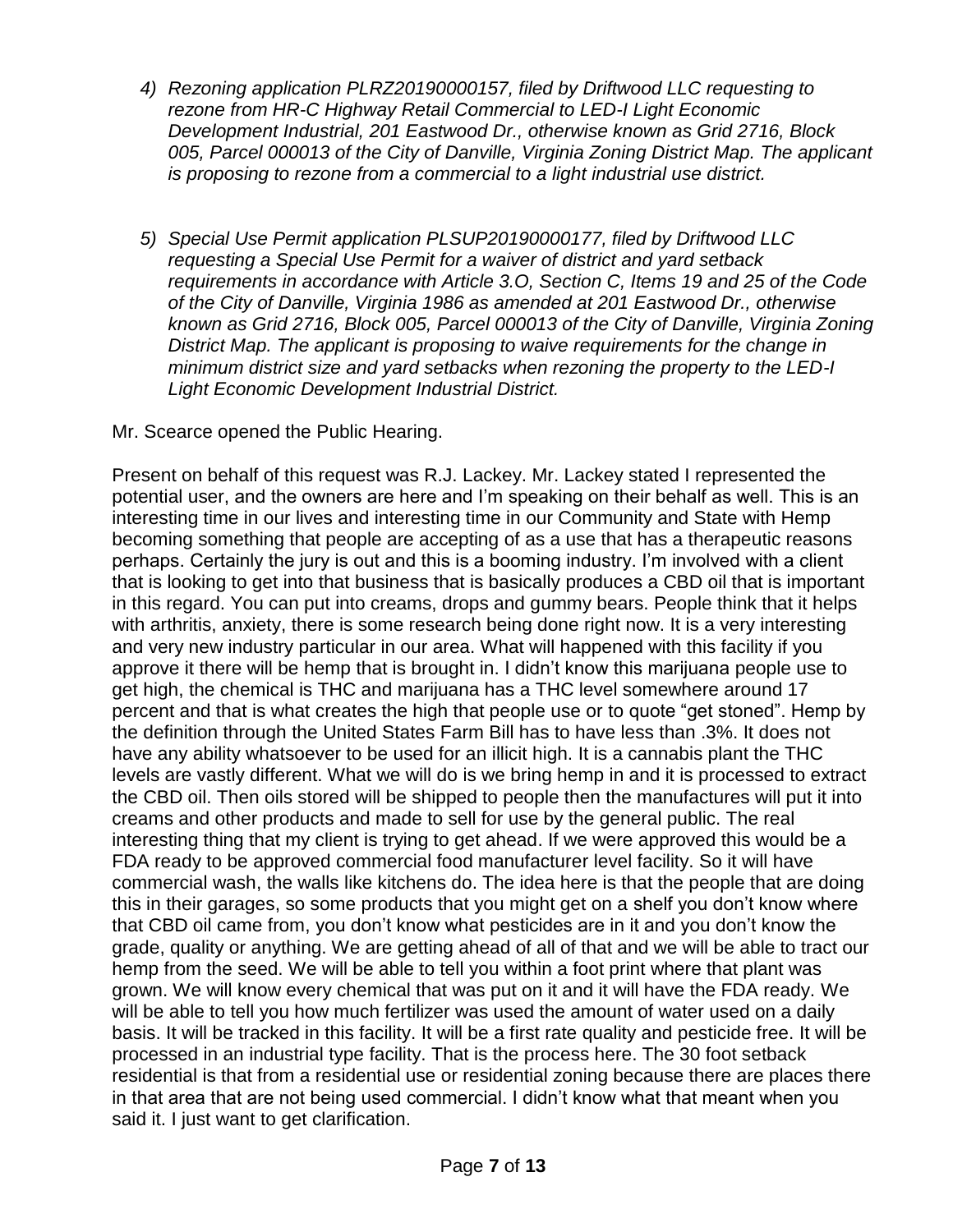Mr. Johnson stated I was saying with the residential district because in the future it should go back to residential.

Mr. Lackey stated just so the Commission will understand this area, there is an asphalt plant, WL Paving down the street you will actually go pass our facility down there and there is a company called Don's Auto and Trucks Sales. It is a salvage repair shop. This is a pretty intensive uses and also a chemical operation of some sort. One of the things that we talked about with staff, we don't know where this industry is going and we are getting in not at ground floor but we are getting in at the first floor. There are indications that it could blow up and you could talk of a number of employees of a huge operation. Ultimately maybe not this site and go bigger, but we thought the hours of operation should be in there in case we needed to run three shifts while we build another plant. If you are paying attention and you care about it the demand for CBD Oil exceeds that. People are manufacturing these creams can't get enough of the CBD Oil so we are working with old tobacco growers to teach and help them how to grow them which will help our farmers. We think that the market for the CBD oil is very large and so we will ask that the staff and Commission not having the conditions labeled for hours of operation. The trucking again if we had to run three shifts it would be a wonderful problem for us to have. There is an asphalt plant and auto body shop we ask in consideration of that. That is basically what is happening, why it is happening, and where we hope that it will go and we think that it will put a significant amount of money into our farmers pockets which is something that is near my client's heart because he has been in the tobacco business for another of years. We will also have employed truck drivers, processors and chemists. This is just the final components for our operation.

Mr. Scearce stated are you planning on using the building just as it is?

Mr. Lackey stated at this time there is no plans for addition.

Mr. Scearce stated looking at the map it's not close to any residential existing buildings itself.

Mr. Jones stated with passing this to the Legislation of the State level what organization at the State level oversees this?

Mr. Lackey stated the Department of Agriculture sees some of it especially the farmer's side. The CBD side to be quite honest with you I'm not sure, but it is definitely regulated. They just passed the Legislation in March. This has absolutely overwhelmed the demand of what the State thought.

Mr. Bolton stated I'm eight weeks out of a total knee replacement. Before I had it, I used the CBD oil for the arthritis inflammation and it helped. One of the side effects of a knee replacement is insomnia and I used it for that and it worked for that. Does the Institute for Advanced Learning and Research, are they researching this anyway?

Mr. Lackey stated we are talking with them and they are doing our testing and making sure that we haven't exceed the .3%.

Mr. Bolton does the process cause noise?

Mr. Lackey stated no and there are no smells that I am aware of. You are basically squeezing the juice out of a plant.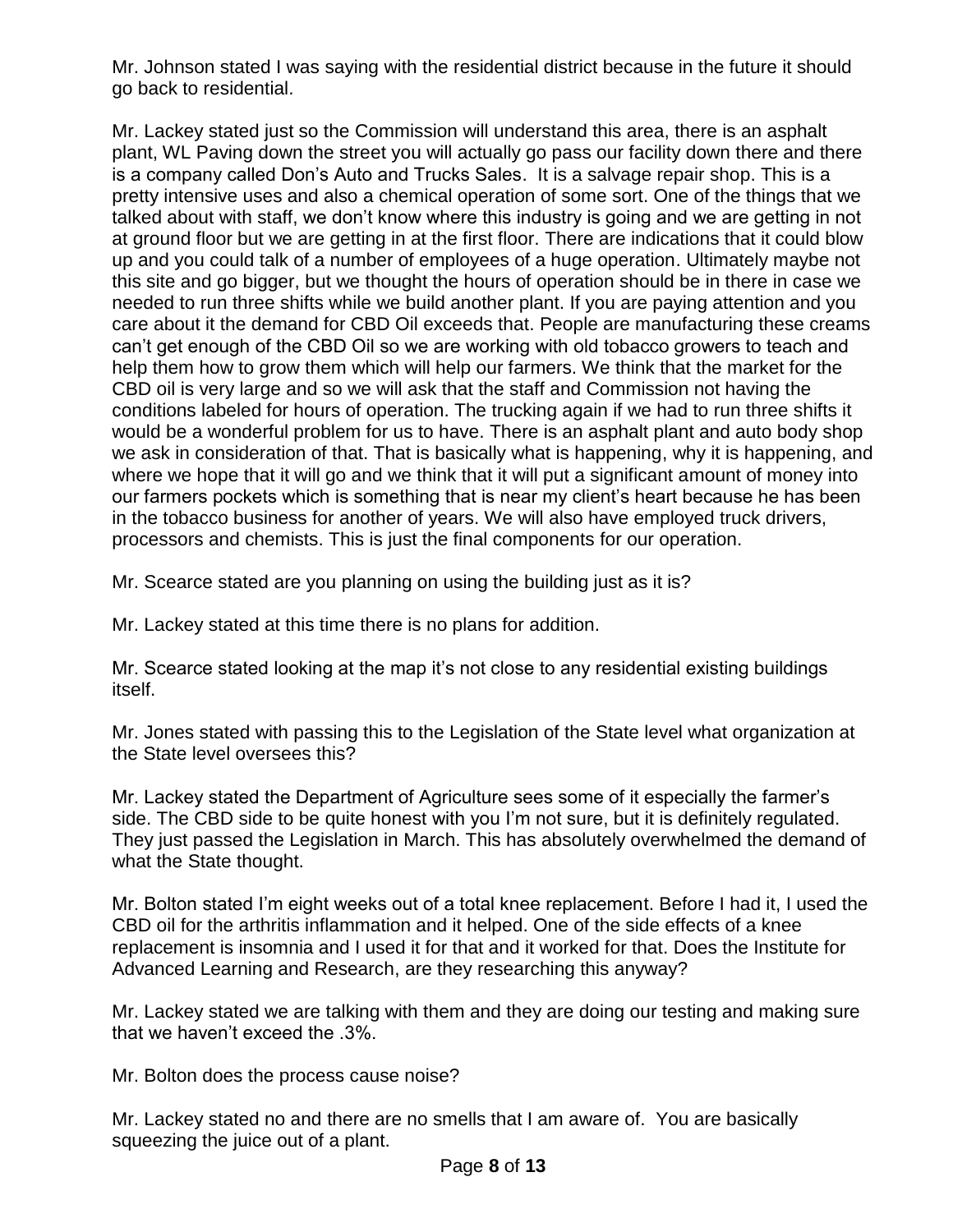Mr. Dodson stated where do you plan on getting the supplies?

Mr. Lackey stated we have worked with a number of growers and we have grow contracts with local growers here in Virginia and some in North Carolina. They have a ton of restrictions on this and the regulators actually come to the farms and test your plants and make sure that they are not hot and if they are hot they are immediately ripped. If that happens twice you are no longer allowed to grow for up to three to five years. The State is working really hard to catch up and address these issues. We are talks right now with a company in Florida they can distribute every bit of CBD oil that we can produce. They have asked if we use growers in Georgia, they have a number of growers in Georgia that want to grow. It is an amazing thing. The best thing that we got going for us is that we have the tobacco barns and storage barns to be used. We have the best soil to be used. If Virginia, Kentucky and North Carolina played their cards right a Community like Danville could see their income and house prices start going back up. We will see the kind of money going back into the Community. It has that much potential.

Mr. Scearce stated would you have any objections not having a condition for hours of operation?

Mr. Johnson stated staff is still concerned because there are people actually living there. We understand there is some distance there are still some residences within 300 feet. We just want to make sure that they are respected because they are living there. It would be rude and disrespectful to disrupt their life style.

Mr. Bolton stated like right now he doesn't have any plans for two other shifts. Is there an option for him if he decided that the business was good enough to come back and ask for the extended hours of operation?

Mr. Johnson stated they can request for an amended special use permit.

Mr. Lackey stated part of this is the amount of money that we are putting into this, like several billion dollars. We are trying to get ahead of regulations so that those mom and pops in the garage are not going to be able to handle government regulator saying your not doing this correct. The reason I asked for more hours of operation, if it blows up like that and because we are putting so much into the building at right it would be nice to know that you can use it and not have to look for another building in two years.

Mr. Bolton stated would staff still recommend it if it was taken out?

Mr. Johnson stated professionally I have had a lot of concerns about this because it is introducing conforming industrial use to the area. I was talking to Mr. Lackey about the fact that it is right off the South Boston Road. I would have to think about it some more. Mr. Bolton stated I would think that during the late shift it is people coming to work and parking their cars.

Mr. Gillie stated it could be amended within 90 days. Staff would prefer that they are kept on at this point. If this business does expand that quickly, after 60 days he would need that much time to round up production. We don't feel that it would be a determent to his business. We would prefer that the hours stay.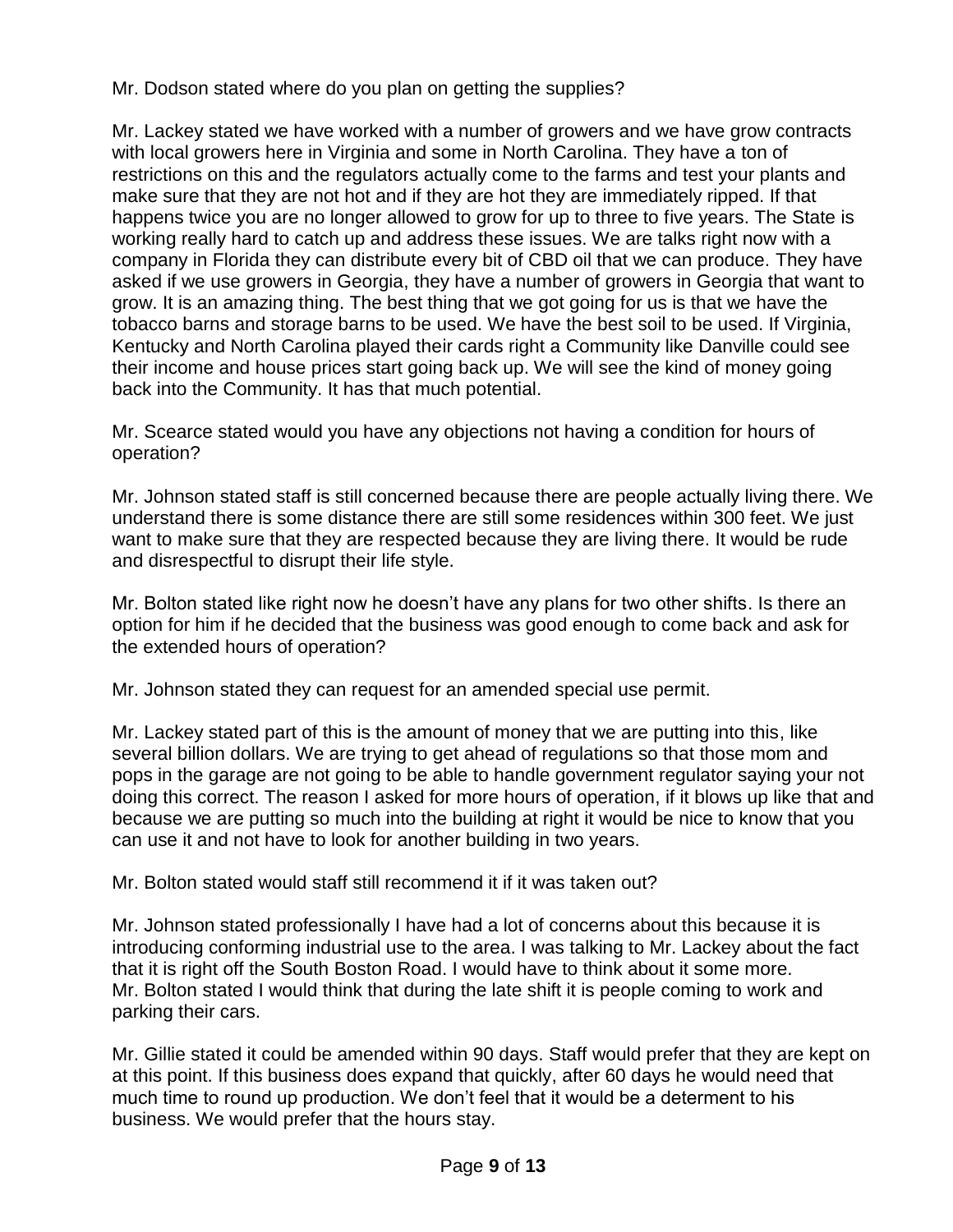Derrick Mitchell, owner. Mr. Mitchell stated my family has operated a business at this spot since 1994 that is when we built it. We were called Kelly's Rentals and we had 25 locations in Virginia. This was our home office and our distribution center. We distributed furniture, appliances and electronics. We had 53 foot trucks coming in and out of this site daily. We had 20 to 25 employees working out of this facility for 20 years. In 2008 we became a franchisee and we laid off 75% of our work force. In one time we had million dollars' worth of payroll from that facility. Last year we sold our company to Aaron's out right and everyone got laid off including us. I am excited about this project and I'm excited for the new owner to buy it and I talked to him today just to confirm that he said it would employee 20 to 25 jobs and I'm excited to see those numbers come back to Danville. I don't think that traffic would be an issue. We are right at 58 and trucks are not going to go down Eastwood Drive. I come to you today wearing a different hat. I also own several rental houses on Eastwood Drive over the years we have bought 5 houses. I don't think it will affect the home values on Eastwood Drive or affect home sales. I'm just excited for economic development to Danville.

Mr. Jones stated do you know if any of the other business, are they 24/7?

Mr. Mitchell stated I don't know. As an owner of a house I get a lot of complaints from my tenants that folks on four wheelers drive up and down the road during the night.

Debra Anderson stated my main concern is there is traffic on Eastwood in the last 5 years or so has gotten really bad. I think since the company has started recycling the shingles, the trucks go in and out all times during the day. By 6:00 the traffic has slowed down. My husband and I have the privilege of raising our granddaughter who is 4 and she has autism. The big trucks scare her when she is on the front porch. We have fenced in the backyard and we have screened in the front porch to help shield her from that. I worry about the traffic from if they take hemp into this building. We live right in front of the road that turns on Hillcrest. My other concern is when you have hemp in the building you worry about people trying to break in and rob. I worry about the traffic at the end of the road as far as buses coming in. I live on the upper part and it is mostly retiree's that live in that area. I don't know how they would feel about it if it was real noisy. You can hear the sirens from 58 and they are really loud and I don't know how the trucks would be coming in and out. Like I said my main concern is my grandbaby. I don't want no more traffic to scare her than what's possible and I don't want any more crime than what we already have.

Bobbie Floyd, I am the owner of the property. Bobbie Floyd stated we have been there for many years and we have alarm systems in the office and warehouse. We have never had a break in, in all the years that we have been there. I understand what she said because I have grandchildren. When we were there the tractor trailers never went down that road. They always came in our way and went back out 58. I'm excited about this like Gary said we sold our business. We would like to approve it.

Mr. Lackey stated to make this very clear hemp doesn't have any criminal need. If you bought this and sold it in the City of Danville for someone to smoke it, you would get beat up or killed because you sold them something that did not give them the high that they were looking for. We are not going to be selling retail and there will not be any cash on site unless someone has 20 dollars in their pocket. There is nothing there that has street criminal value.

Mr. Mitchell stated he would like to add one more thing. I would say that probably in 2000 we added a parking lot and added a dock where a 53 foot trailer could come onto the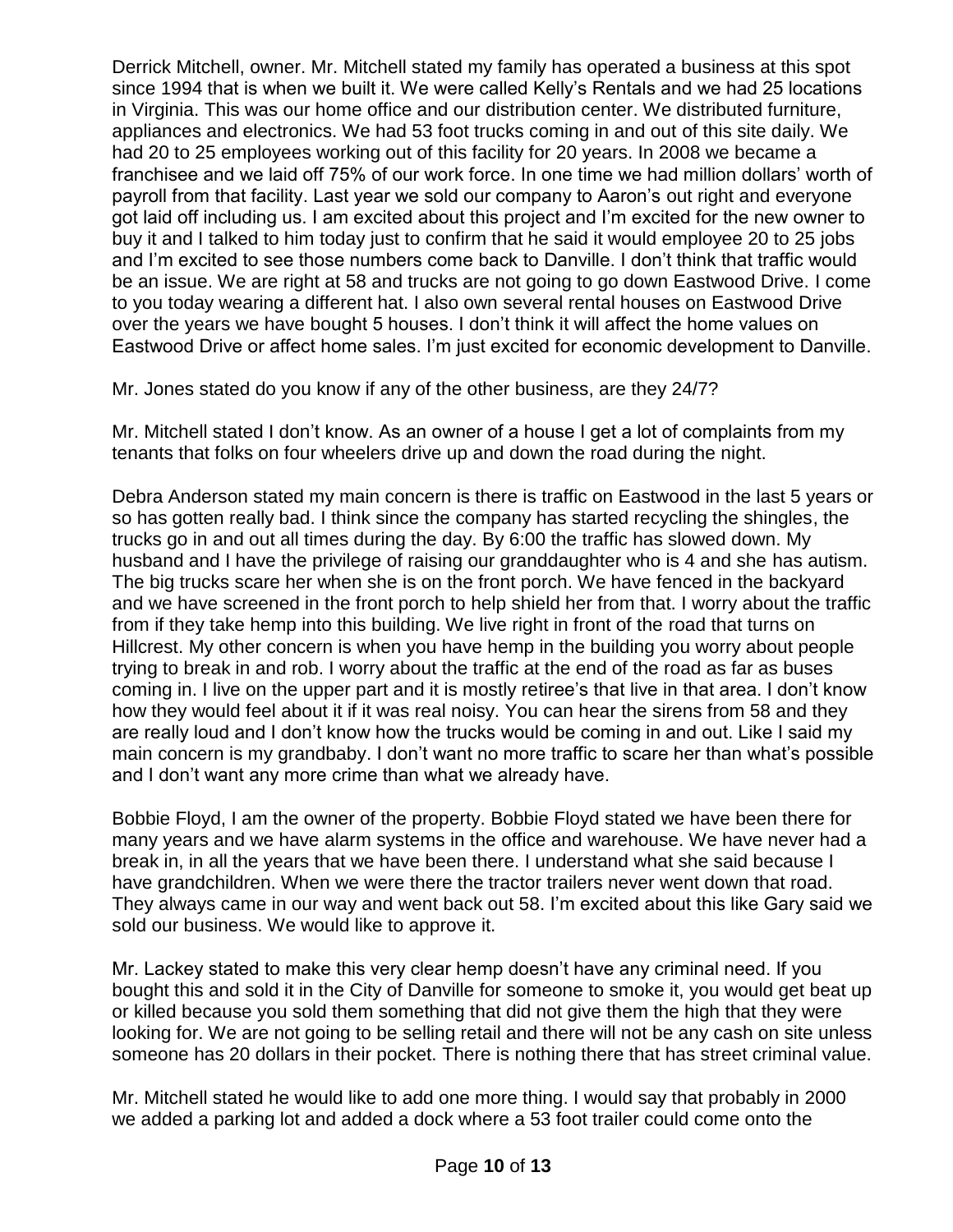property and turn around, to go back out to avoid going down Eastwood Drive. We had some drivers that struggle to make those turns.

Mr. Scearce stated so there is no need for trucks to go any further?

Mr. Mitchell stated correct.

Mr. Scearce closed the public hearing.

**Mr. Petrick made a motion to recommend approval of Rezoning application PLRZ20190000157 with conditions by the applicant. Mr. Bolton seconded the motion. The motion was approved by a 6-0 vote.**

**Mr. Petrick made a motion to recommend approval of the Special Use Permit application PLSUP20190000177 subject to conditions by Staff. Mr. Bolton seconded the motion. The motion was approved by a 6-0 vote.**

*6) Request to amend Chapter 41 entitled "Zoning Ordinance" of the Code of the City of Danville, VA 1986, more specifically Article 2 entitled "General Regulations", various sub-articles and sections of Article 3 entitled "Zoning Districts", and Article 15 entitled "Definitions", Section B entitled "Definitions". The purpose is to allow for short-term rentals of an entire home within residential districts.*

Mr. Scearce opened the Public Hearing.

Present on behalf of this request is R.J. Lackey. Mr. Lackey stated the reason I want to address this issue, do you recall back about six or eight months ago. We all were here before the Planning Commission about an Air BNB it was being used and operated on Plum Street. If you do recall, it was called Piedmont. Since that time Mr. Davis has bought a couple pieces of land which he has demolished and he has applied for a building permit and he intends to build another similar facility right beside that one. He is ready to start building and he is ready to put the property back in use and to start paying more taxes. The problem is there is no Air BNB short term rental category. What we had to do the last time was to get it qualified as a Bed & Breakfast. Staff has got in front of you now a potential zoning amendment and we encourage you to take it off the table, to do it, and to pass it, and to recommend it to City Council because it is causing problems to the Community in terms of what they can do. I don't know if you have driven down Plum Street and now you have that building down and you are starting to get a very nice little area and right now he has stopped and he has spent money that he can't recoup and he can't do anything with. We had originally filed for another rezoning to get a bed and breakfast as it stands now it got tabled because of this amendment. Is that what happened?

Mr. Johnson stated it is the next item.

Mr. Scearce closed the Public Hearing.

Mr. Wilson stated since our last meeting we decided to set this aside and we won't really be prepared to understand the details about it. We have had to step forward, who needs it, this needs to be decided so they can go forward with their project. That is what is pushing this, the definitions now to go through that whole process or we have a work session.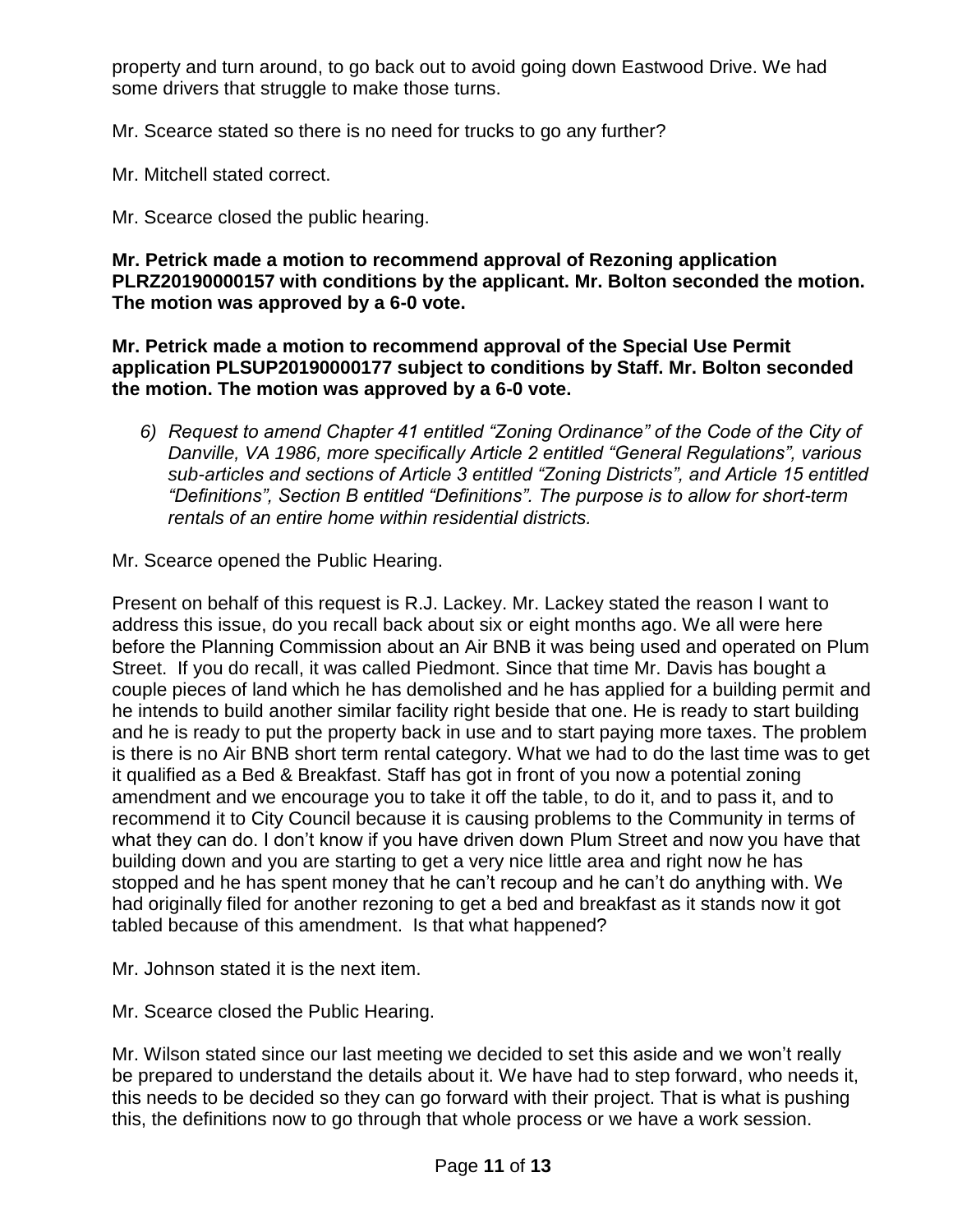Mr. Johnson stated that is staff's recommendation to make sure that you are comfortable with what it is you are addressing.

Mr. Scearce stated I think the work session would make since.

Mr. Wilson stated I'm kind of saddened that we might have to put off someone that wants to do something, but we really haven't had those discussion yet. I'm just wondering what has changed between now and then that we have to have this discussion now. It seems to me that even if it's perfectly clear that thinking through this was important before, but I do think we need to get on with it.

Mr. Bolton stated is this for the building that is already existing or is this for a new property that he is building.

Mr. Lackey stated I probably confused the whole issue. I'm speaking on moving forward with the Zoning Ordinance because of what is coming up next. We are running into issues but to answer your question, yes he is going to build a new building, a whole new house.

Mr. Scearce stated he can go ahead and build the house.

Mr. Lackey stated he could but would you invest sixty or eighty thousand dollars of your money without the ability to get back?

Mr. Scearce stated you would get it back one way or the other.

Mr. Wilson stated if we decide at the work session then we don't even hear the next special use item?

Mr. Johnson said you can table it.

Mr. Lackey stated again I'm going to ask you to hear it.

Mr. Bolton stated it could take several months or more to build the place anyway that's not going to be an issue other than he doesn't want to start unless he knows. I feel like eventually we could come to some kind of agreement.

Mr. Johnson stated the problem is it could change. The zoning amendments could change once that is settled, though I would anticipate us recommending it.

Mr. Wilson stated one of our concerns is when this came to us before we didn't have an actual case to consider so we felt like we needed to table it, because it sets it in stone for the future. If we do table it, I would like to do it by next month.

## **Mr. Wilson recommend to resume postponement with the intention of having this settled by next month with a work session on June 3. Mr. Dodson seconded the motion. The motion was approved by a 6-0 vote.**

*7) Special Use Permit application PLSUP 20190000161, filed by Barry Davis requesting a Special Use Permit for a short-term rental of an entire home in accordance with Article 3.E, Section C, Item 29 of the Code of the City of Danville, Virginia 1986 as amended at 500 Plum St., otherwise known as Grid 2710, Block 006, Parcels 000007*